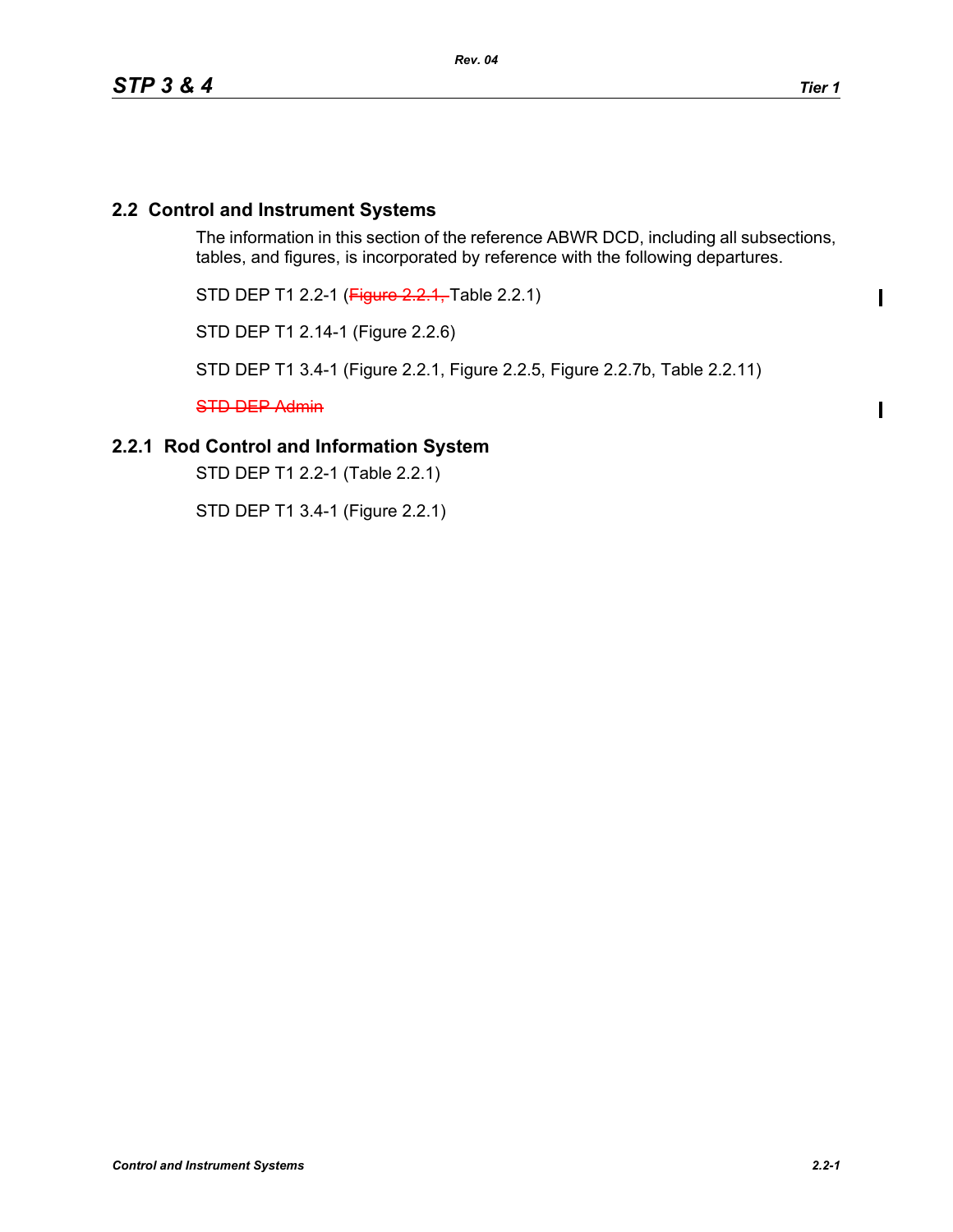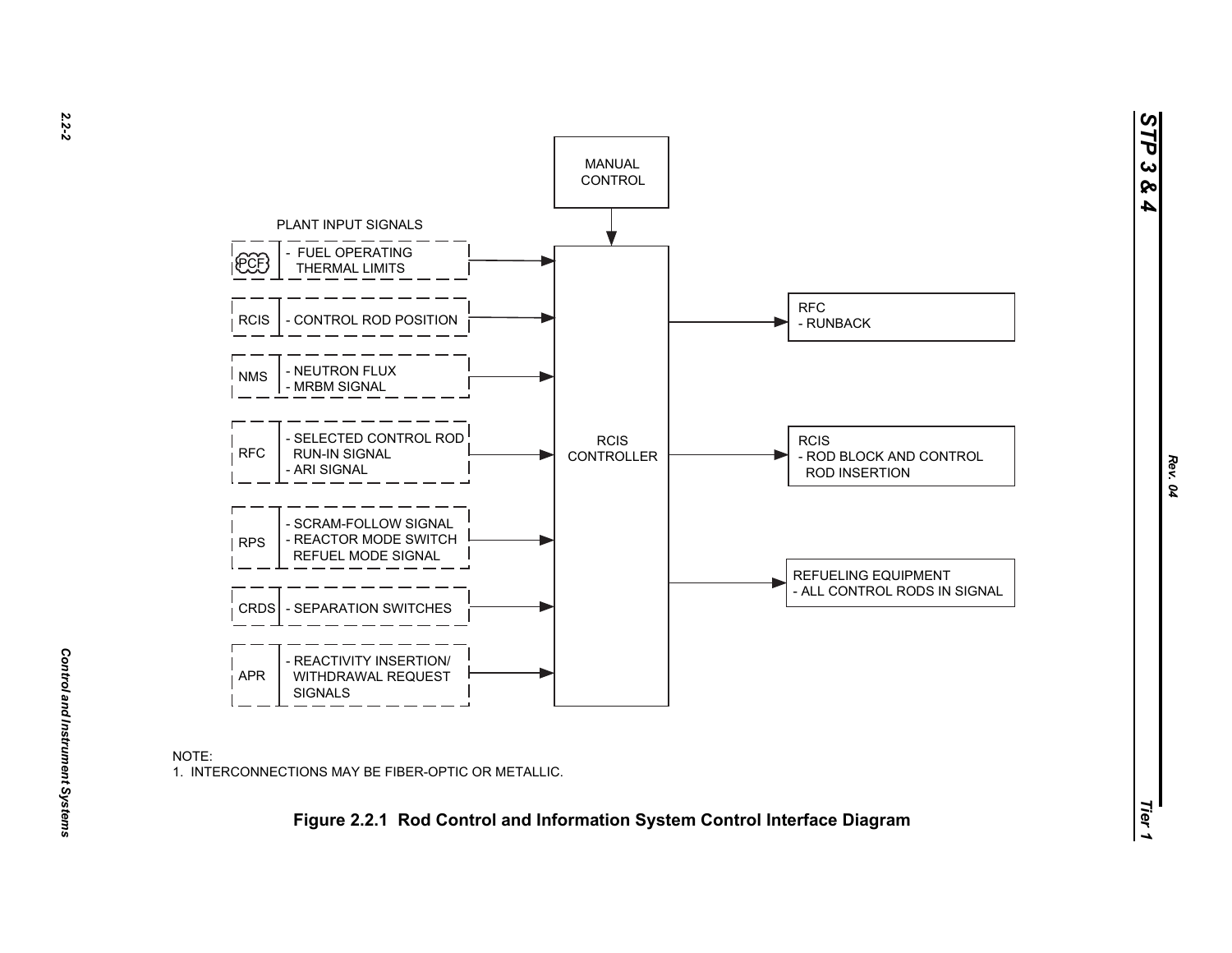| Inspections, Tests, Analyses and Acceptance Criteria                                                                                                                                                                                       |                                                                                                                                                                                                                 |                                                                                                                                                                                    |  |  |
|--------------------------------------------------------------------------------------------------------------------------------------------------------------------------------------------------------------------------------------------|-----------------------------------------------------------------------------------------------------------------------------------------------------------------------------------------------------------------|------------------------------------------------------------------------------------------------------------------------------------------------------------------------------------|--|--|
| <b>Design Commitment</b>                                                                                                                                                                                                                   | <b>Inspection, Tests, Analyses</b>                                                                                                                                                                              | <b>Acceptance Criteria</b>                                                                                                                                                         |  |  |
| 11. The RCIS is powered by two non-Class 1E<br>uninterruptible power supplies, such that<br>both channels of the RCIS remain<br>operational if either supply is operational<br>with the non-operational supply in an<br>alarmed condition. | 11. Tests will be performed on the as-built RCIS<br>by providing a test signal in only one non-<br>Class 1E uninterruptible power supply at a<br>time.removing each power supply from<br>service one at a time. | 11. The test signal exists in only one control-<br>channel at a time-An alarm is activated by<br>the inoperable power supply, and both<br>channels of the RCIS remain operational. |  |  |
|                                                                                                                                                                                                                                            |                                                                                                                                                                                                                 |                                                                                                                                                                                    |  |  |
|                                                                                                                                                                                                                                            |                                                                                                                                                                                                                 |                                                                                                                                                                                    |  |  |
|                                                                                                                                                                                                                                            |                                                                                                                                                                                                                 |                                                                                                                                                                                    |  |  |
|                                                                                                                                                                                                                                            |                                                                                                                                                                                                                 |                                                                                                                                                                                    |  |  |
|                                                                                                                                                                                                                                            |                                                                                                                                                                                                                 |                                                                                                                                                                                    |  |  |
|                                                                                                                                                                                                                                            |                                                                                                                                                                                                                 |                                                                                                                                                                                    |  |  |
|                                                                                                                                                                                                                                            |                                                                                                                                                                                                                 |                                                                                                                                                                                    |  |  |
|                                                                                                                                                                                                                                            |                                                                                                                                                                                                                 |                                                                                                                                                                                    |  |  |
|                                                                                                                                                                                                                                            |                                                                                                                                                                                                                 |                                                                                                                                                                                    |  |  |
|                                                                                                                                                                                                                                            |                                                                                                                                                                                                                 |                                                                                                                                                                                    |  |  |

*STP 3 & 4*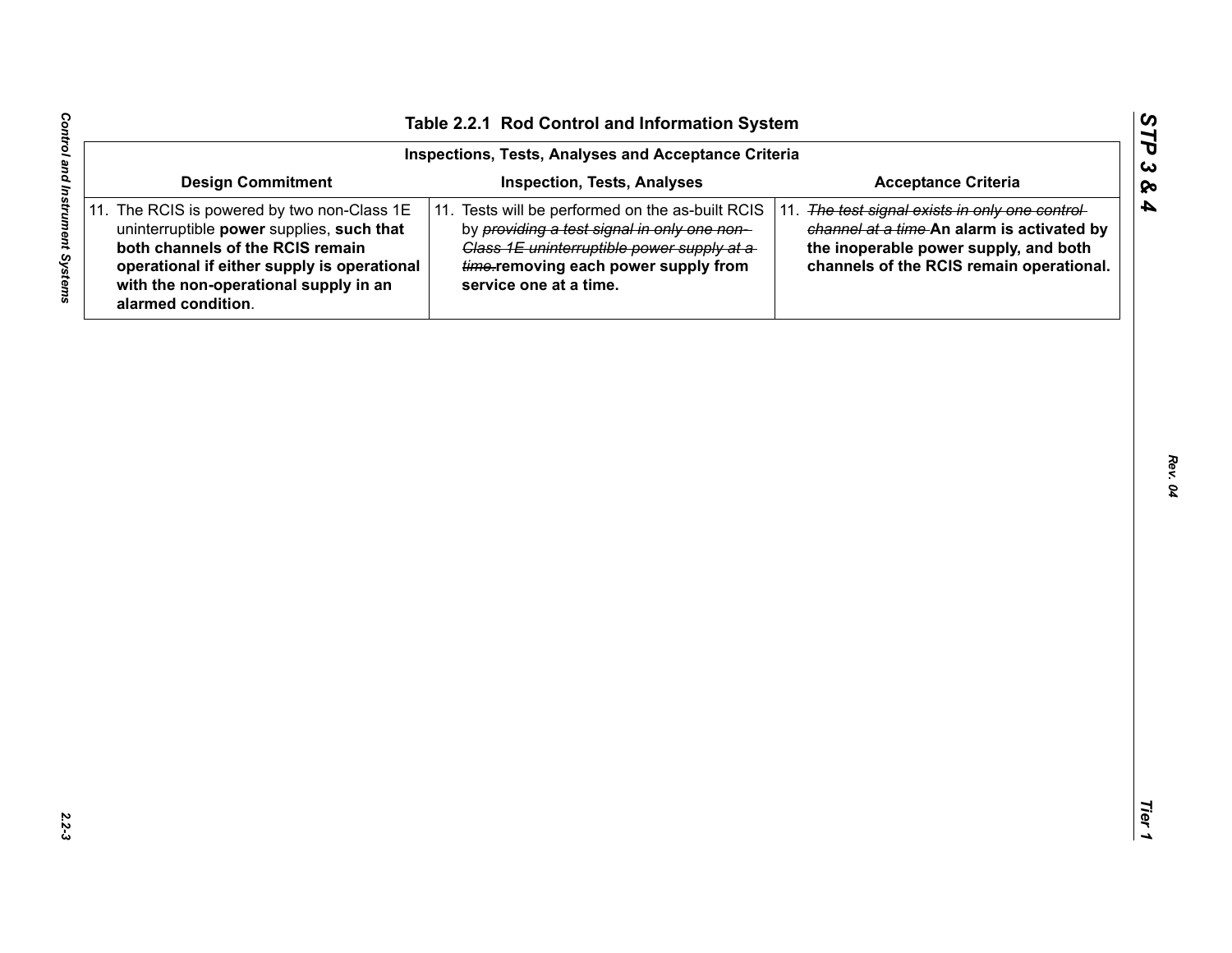## **2.2.3 Feedwater Control System**

STD DEP T1 3.4-1

#### *Design Description*

*The FDWC digital controllers determine narrow range level signal using three reactor level measurement inputs from the NBS. Sensor signals are transmitted to the FDWC digital controllers by the Non-Essential Multiplexing System (NEMS).*

*The steam flow in each of four main steamlines is sensed at the RPV nozzle venturis. Sensor signals are transmitted to the FDWC System digital controllers by the NEMS. These measurements are processed in the digital controllers to calculate the total steam flow out of the vessel.*

*Feedwater flow is sensed at a flow element in each of the two feedwater lines. Sensor signals are transmitted to the FDWC digital controllers by the NEMS. These measurements are processed in the digital controllers to calculate the total feedwater flow into the vessel.*

*The total feedwater flow is displayed on the main control panel. The operating mode is selectable from the main control room. The FDWC System microprocessors are located in the Control Building.*

#### **2.2.5 Neutron Monitoring System**

STD DEP T1 3.4-1 (Figure 2.2.5)

#### *Design Description*

*The automated in-core instrument calibration system provides local power information at various core locations that correspond to LPRM locations. The automated in-core instrument calibration system uses its own set of in-core detectors for local power measurement and provides local power information for three-dimension core power determination and for the calibration of the LPRMs. The measured data are sent to the Process Computer System* Plant Computer Functions *for such calculation and LPRM calibration*.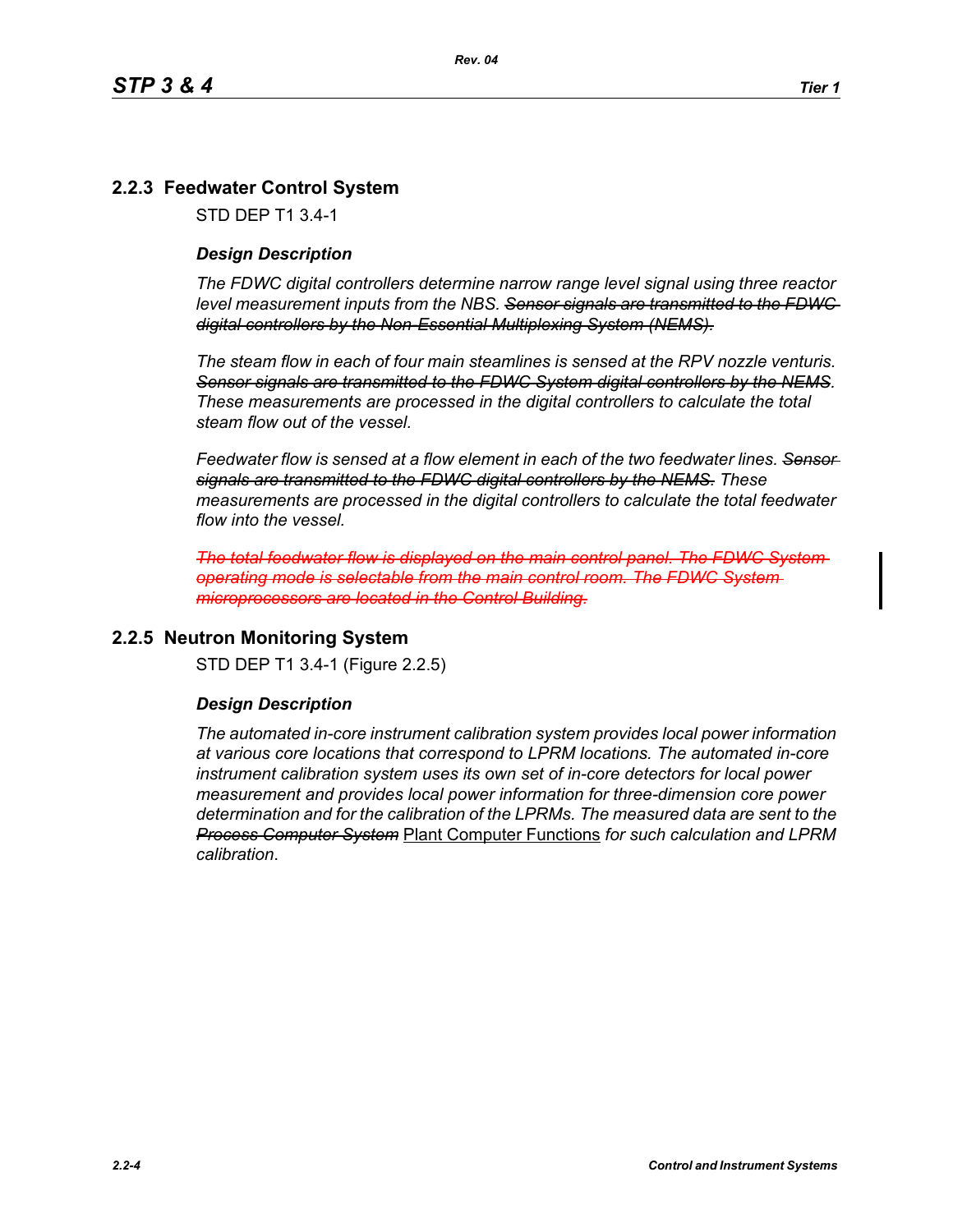

#### NOTES:

1. DIAGRAM REPRESENTS ONE OF FOUR NMS DIVISIONS (MRBM IS A DUAL CHANNEL SYSTEM. THERE IS ONLY ONE IN-CORE INSTRUMENT CALIBRATION SYSTEM).

- 2. USED FOR RAPID CORE FLOW DECREASE TRIP.
- 3. SRNM AND APRM ATWS PERMISSIVE SIGNALS TO SSLC.
- 4. INTERCONNECTIONS MAY BE FIBER-OPTIC OR METALLIC.

### **Figure 2.2.5 Neutron Monitoring System**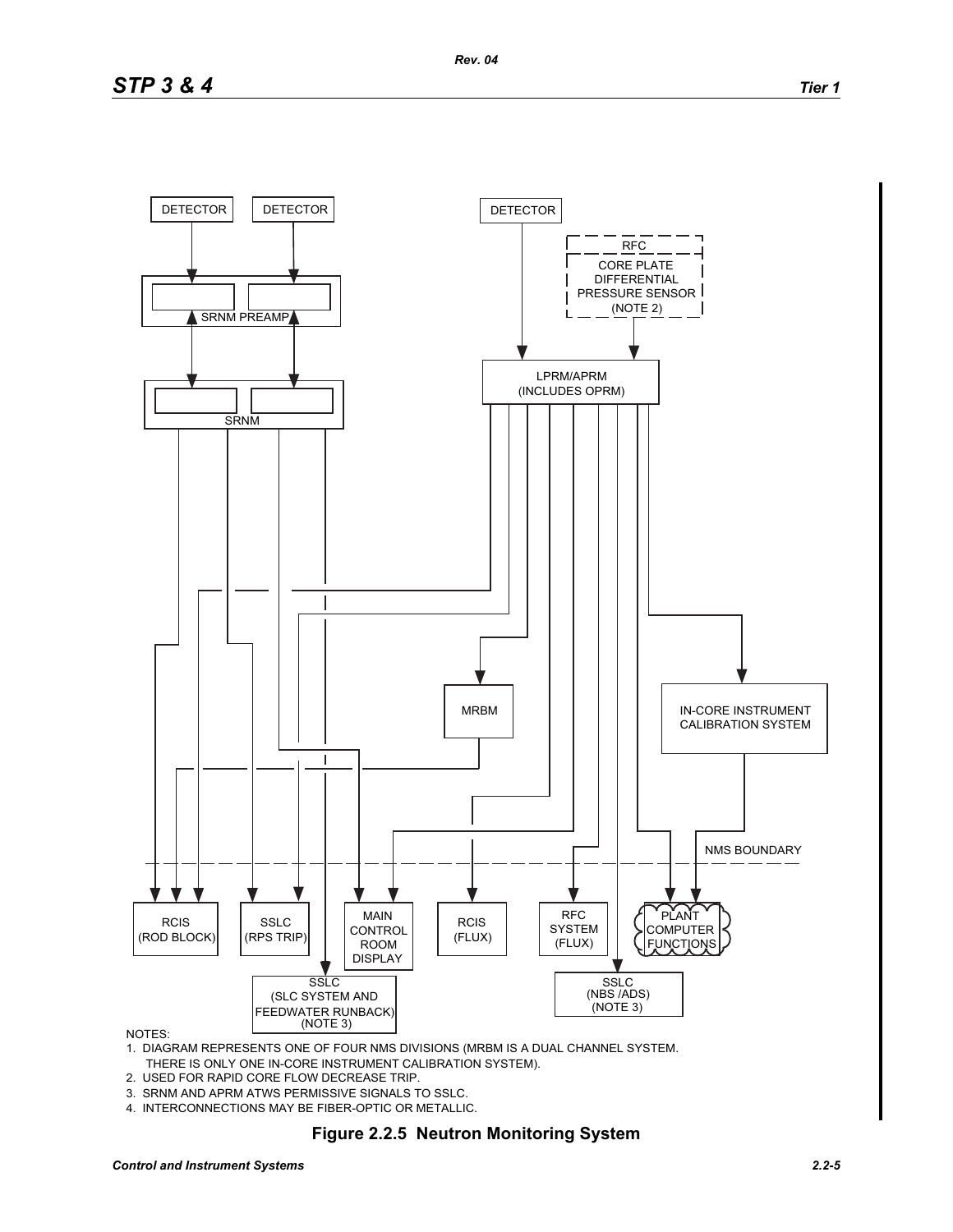## **2.2.6 Remote Shutdown System**

STD DEP T1 2.14-1 (Figure 2.2.6)

### **Design Description**

*The RSS has two divisional panels and associated controls and indicators for interfacing with the following systems:*

*(10) Flammability Control System (FCS)*Not used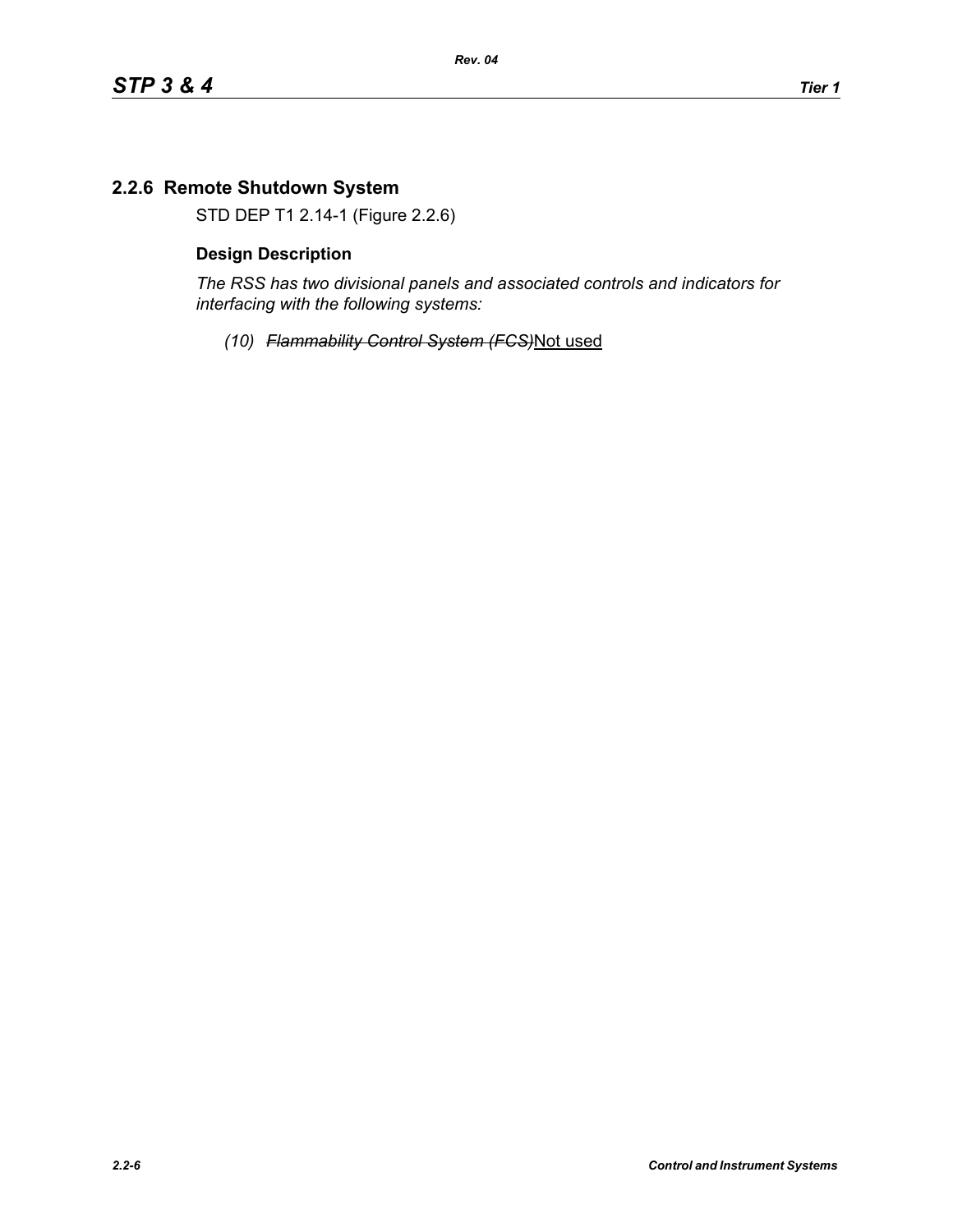

NOTES:1. RSS PANELS A AND B INTERFACE WITH SYSTEM IN DIVISIONS A AND B ( I AND II), RESPECTIVELY.

*STP 3 & 4*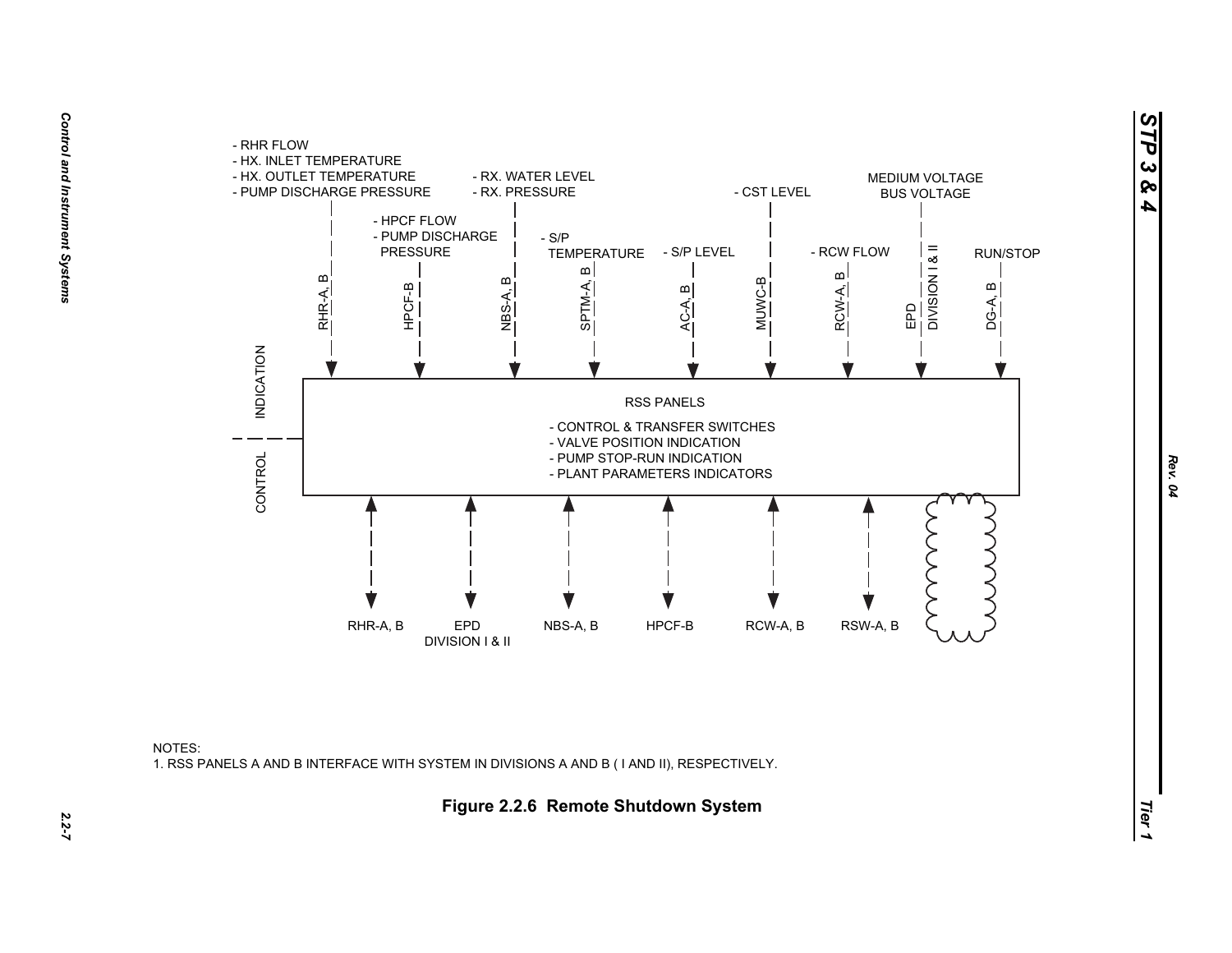### **2.2.7 Reactor Protection System**

#### $STD$  DEP  $T1$  2.2-1

STD DEP T1 3.4-1 (Figure 2.2.7b)

#### STD DEP Admin

#### *Design Description*

*As shown in Figure 2.2.7a, the RPS interfaces with the Neutron Monitoring System (NMS), Nuclear Boiler System (NBS), Control Rod Drive (CRD) System, Rod Control and Information System (RCIS), Recirculation Flow Control (RFC) System,* and the *Suppression Pool Temperature Monitoring System (SPTM)*.*, and the Essential Multiplexing System (EMS). Figure 2.2.7a also depicts the* primary *implementation of RPS logic within the Safety System Logic and Control (SSLC).*

*The RPS has four divisions. Figure 2.2.6a* 2.2.7b *shows the RPS divisional aspects and the signal flow paths from sensors to scram pilot valve solenoids.* Functions *Equipment within an RPS division consists of* include *sensors (transducers or switches)*,I/O, *multiplexers,* data communication, *digital trip modules* functions *(DTM* DTF*), trip logic unit* function *(TLU* TLF*), output logic unit (OLU), and load drivers (LD). The LDs are only in Divisions II and III.* The (DTF) and (TLF) are performed in digital configurable logic devices. The data communication functions are described in Section 2.7.5.

*The RPS consists of logic and circuitry for initiation of both automatic and manual scrams. The automatic scram function is comprised of* accomplished redundantly in *four independent divisions of sensor instrument channels, hardware/software based logic* and logic processing, *and two independent divisions of actuating devices. Automatic scram is initiated whenever a scram condition is detected by two or more automatic divisions of RPS logic. For automatic scram, the sensor input signals to the RPS originate either from the RPS's own sensors or other systems' sensors. For determination of the existence of an automatic scram condition, within each automatic scram channel* division *of the RPS, the DTM* DTF *of a given RPS channel* division *compares the monitored process variable with the* a *stored setpoint* stored *in its memory and issues a trip signal if the monitored process variable exceeds the setpoint. The DTM* DTF *then sends the trip signal to the TLU* TLF *of its own channel* division *and the TLU* TLF*s of the other three channels* divisions *of RPS, where two-out-of-four voting is performed (see Figure 2.2.6a).* The TLF in each division performs an independent two-out-of-four vote on each RPS DTF input.

*In the case of high suppression pool average temperature trip and inboard/outboard MSIV closure signals, the SPTM module of SSLC and NBS provide their divisional trip signals directly to the corresponding divisional RPS DTM. However,* In *the case of the NMS, the four channels* divisions *of the NMS each provide their trip signals to each RPS divisional TLU* TLF. *A list of conditions that can cause automatic reactor scram is*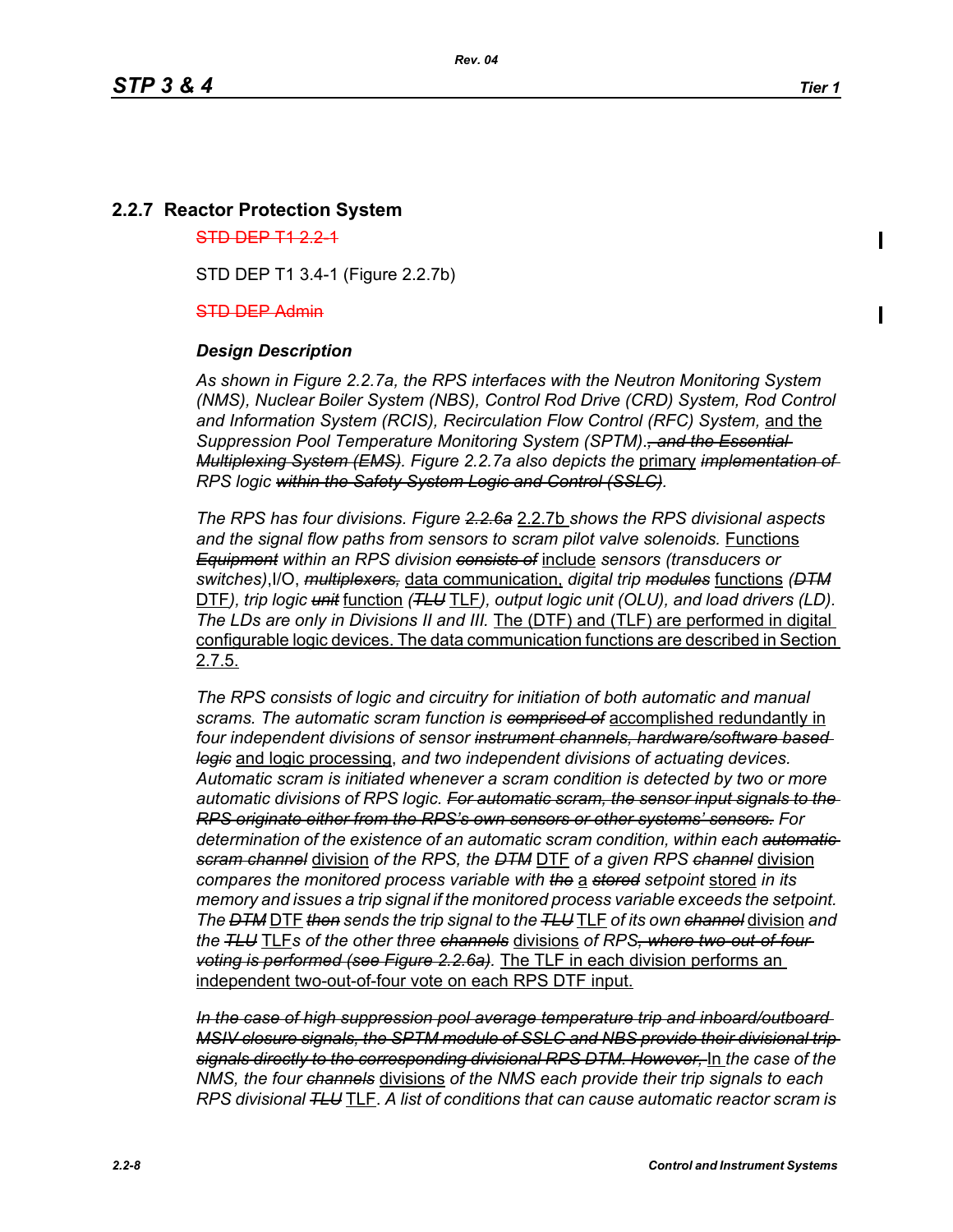*provided below. The name of the system that provides the sensor input signal or the trip signal is shown in brackets.*

- *(3) NMS Trips [Discrete trip signals to RPS TLUs*NMS]
- *(7) Main Steamline Isolation [NBS discrete signals to RPS DTMs]*
- *(9) High Suppression Pool Average Temperature [SPTM Module of SSLC trip signals to RPS DTMs]*

*The TLU* TLF*s provide their trip signals to their divisional OLUs which are used to control the solid-state LDs that control the Class 1E AC power to the scram solenoids, and relays that control DC power to back-up scram valves. For automatic scram initiation, the TLU* TLF *trip signals cause the LDs to interrupt Class 1E AC power to the scram solenoids (fail-safe logic), cause the back-up scram relays to supply DC power to back-up scram solenoids, and provide scram follow signals to the RCIS. Each division of RPS controls eight LDs. The LDs are arranged to switch AC power to the scram solenoids in a two-out-of-four format*arrangement. *That is, reactor scram will occur only if two or more divisions of the RPS provide trip signals to their associated LDs and both scram solenoids are de-energized.*

*Manual scram function, which is separate and independent from automatic scram logic, is implemented in Divisions II and III of the RPS. For manual scram initiation, two manual scram push buttons of the RPS must be simultaneously depressed. When manual scram is initiated, the RPS, through manual scram switches, interrupts Class 1E AC power to the scram solenoids, connects divisional Class 1E DC power to backup scram solenoids, and provides scram follow signals to RCIS. The RPS logic seals in the scram signals and permits reset of scram logic* only *after a time delay of at least 10 seconds.*

*RPS initiates a reactor internal pump (RIP) trip on receipt of either a turbine stop valve closure or a low turbine control valve oil pressure signal when the reactor power is above 40% (from a turbine first stage pressure NMS STP signal).*

*The RPS design is single-failure-proof and redundant. Also, the RPS design is fail-safe in the event of loss of electrical power to one division of RPS logic.*

The OLU and LDs are implemented with non-microprocessor-based equipment. The remaining RPS functions are primarily implemented with microprocessor equipment-configurable logic devices.

*Each of the four RPS divisional logic and associated sensors are powered from their respective divisional Class 1E power supply. In the RPS, independence is provided between Class 1E divisions, and also between the Class 1E divisions and non-Class 1E equipment.*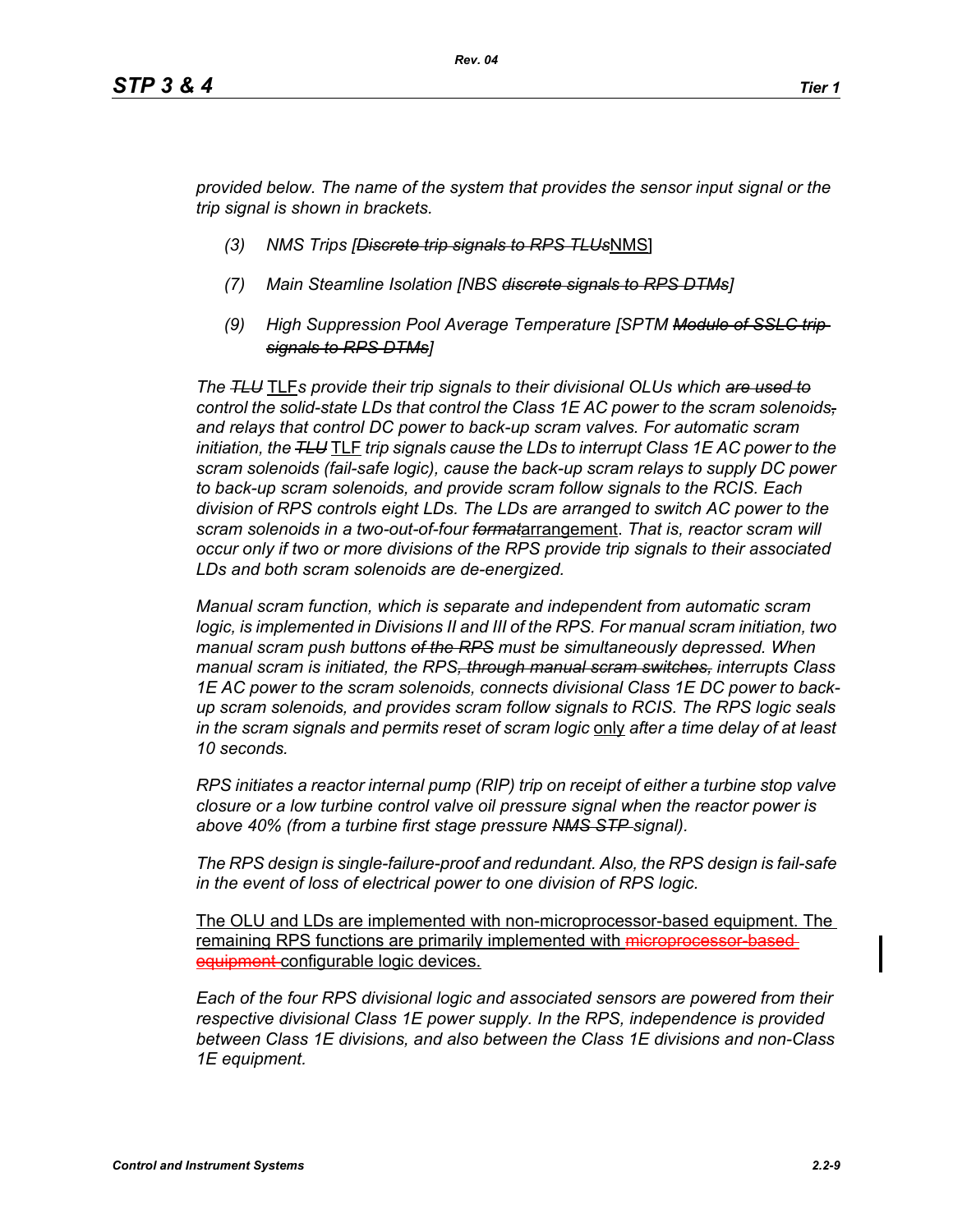

**Figure 2.2.7b Reactor Protection System**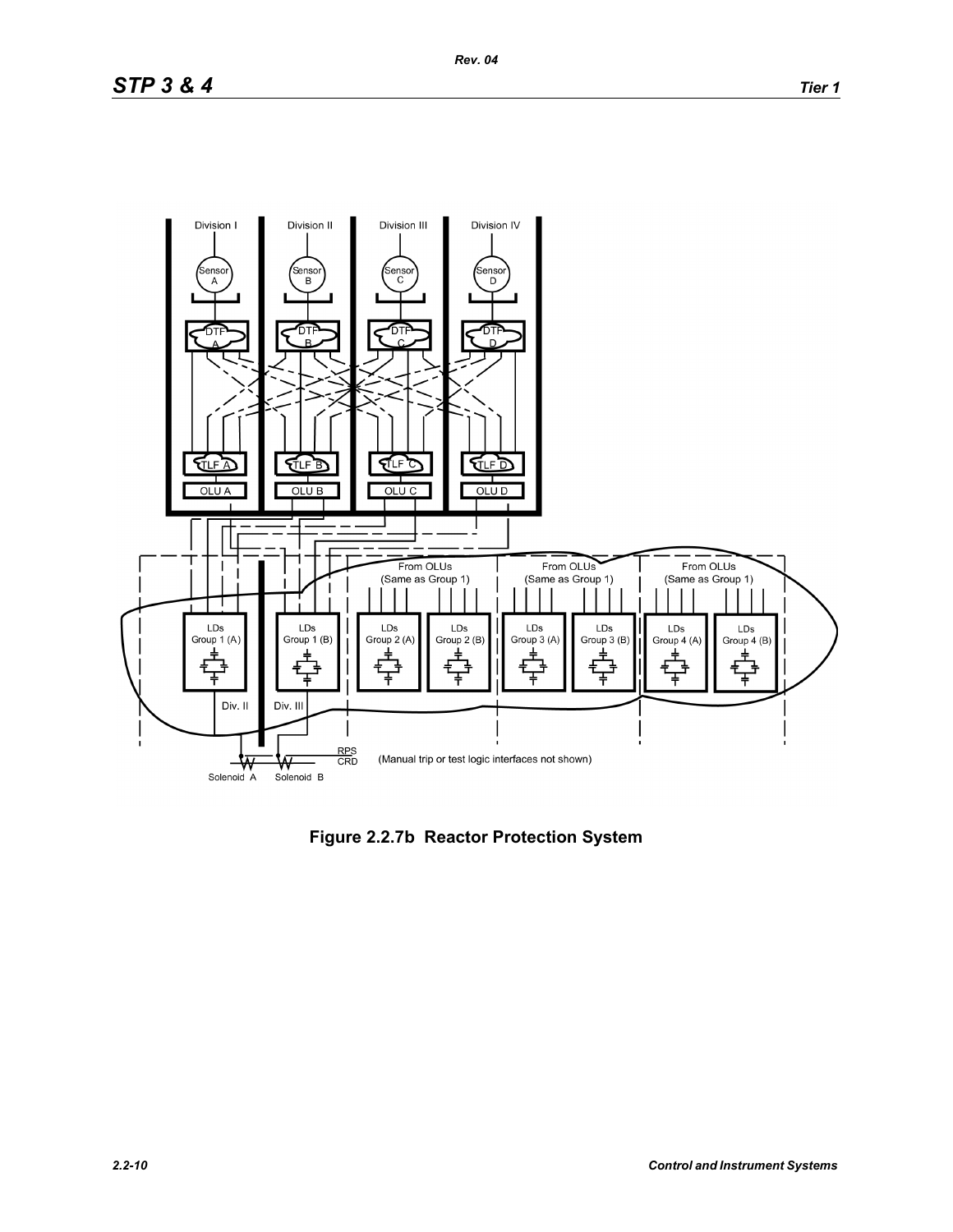### **2.2.9 Automatic Power Regulator System**

STD DEP T1 3.4-1

#### *Design Description*

*The APR System operates in either manual or automatic control mode. The system control logic is performed by redundant, digital controllers. The digital controller controllers receives* receive *inputs from* and send outputs *to interfacing system* systems *via the non-essential multiplexing system (NEMS)* data communication function (NECF)*. It* The APR System *performs power control calculations and* provides *system outputs to the NEMS* interfacing systems to allow coordinated control*.*

#### **2.2.11** *Process Computer System* **Plant Computer Functions (PCFs)**

STD DEP T1 3.4-1

#### *Design Description*

*The Process* Plant *Computer System* Functions *(PCS* PCFs*) consists of* are a set of control, monitoring and data calculation functions that are implemented on *redundant* digital central processing units and associated peripheral equipment-provided by Plant Information and Control System (PICS). Redundant processors are used for functions that are important to plant operation. The PCFs *and is* are *classified as a nonsafety-related system.*

*The PCS* PCFs *performs* perform *local power range monitor (LPRM) calibrations and calculations of fuel operating thermal limits data*, *which it* is *provides* provided *to the automated thermal limit monitor (ATLM) function of the Rod Control & Information System (RCIS) for the purpose of updating rod block setpoints.*

*The PCS functions also as a* PCFs also include *top-level controller* functions *which monitors* monitor *the overall plant conditions, issues* issue *control commands and adjusts* adjust *setpoints of lower level controllers to support automation of the normal plant startup, shutdown and power range operations. In the event that abnormal conditions develop in the plant during operations in the automatic mode, the PCS* these functions *automatically reverts* revert *to the manual mode of operation.*

#### *Inspections, Tests, Analyses and Acceptance Criteria*

*Table 2.2.11 provides a definition of the inspections, tests and/or analyses, together with associated acceptance criteria, which will be undertaken for the PCS* PCFs*.*